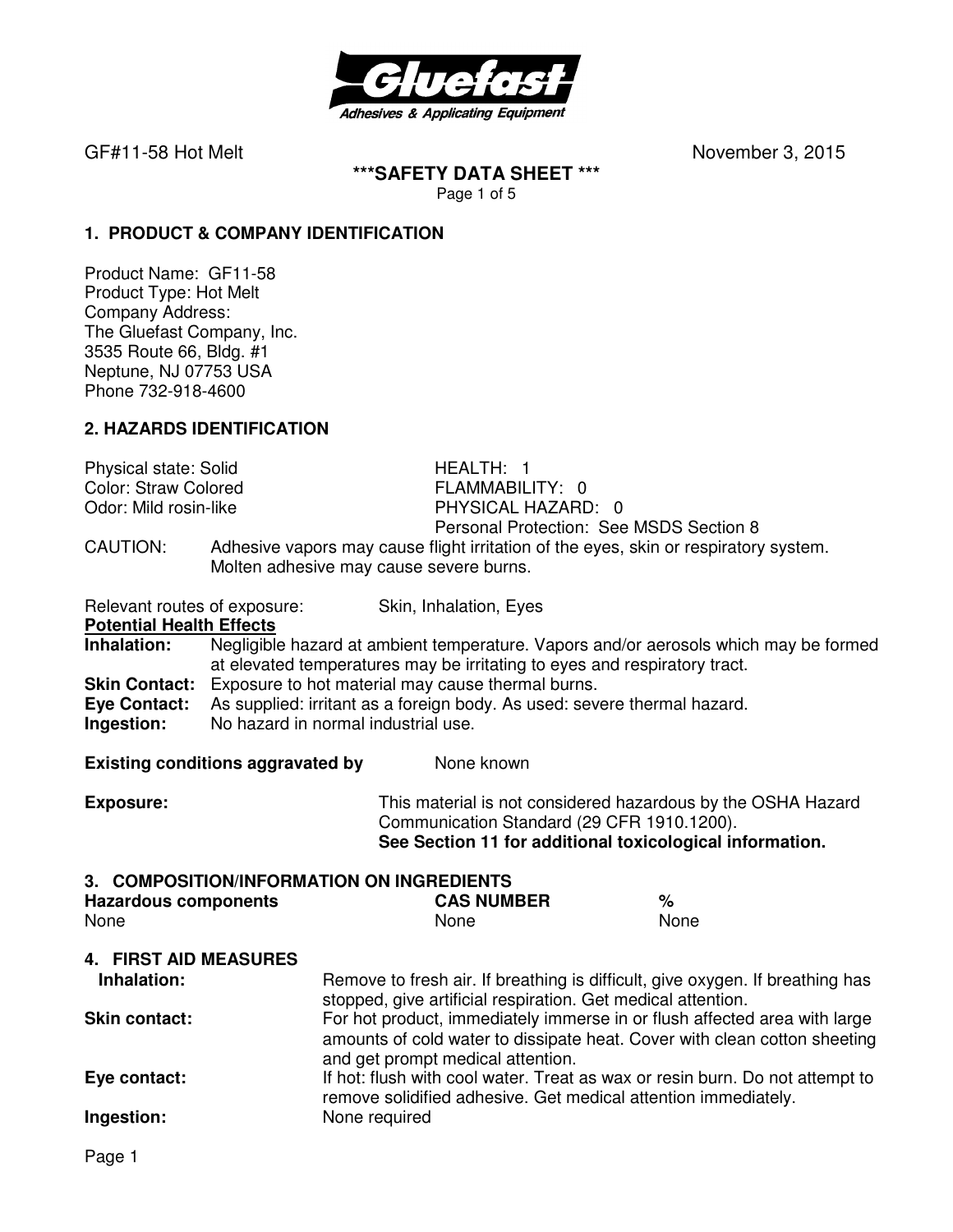

GF#11-58 Hot MeltNovember 3, 2015

# **\*\*\*SAFETY DATA SHEET \*\*\***

Page 2 of 5

**5. FIRE FIGHTING MEASURES Flash point:**  $>500F$  (Cleveland Open Cup) **Auto ignition temperature:** Unknown **Flammable/Explosive limits - lower:** Not applicable **Flammable/Explosive limits – upper:** Not applicable **Extinguishing media:** CO2; Dry chemical **Special firefighting procedures**: No special procedures are required. **Unusual fire or explosion hazards:** Not applicable<br> **Hazardous combustion products:** Not applicable **Hazardous combustion products:** 

## **6. ACCIDENTAL RELEASE MEASURES**

Use personal protection recommended in Section 8, isolate the hazard area and deny entry to unnecessary and unprotected personnel.

| <b>Environmental precautions:</b> | For safety and environmental precautions, please<br>review entire Material Safety Data Sheet for<br>necessary information.                                                                       |
|-----------------------------------|--------------------------------------------------------------------------------------------------------------------------------------------------------------------------------------------------|
| <b>Clean-up methods:</b>          | Allow to cool and solidify. Scrape up and collect in<br>suitable containers for disposal.                                                                                                        |
| 7. HANDLING AND STORAGE           |                                                                                                                                                                                                  |
| Handling:                         | Store in a cool, dry area. Precaution: This product<br>should only be heated to recommended<br>temperatures. Hazards of pyrolysis products emitted<br>are unkown and may be hazardous to health. |
| Storage:                          | 20-100F. Shelf life is 36 months if kept in unopened<br>packaging in cool dry area.                                                                                                              |

## **8. EXPOSURE CONTROLS/PERSONAL PROTECTION**

**Employers should complete an assessment of all workplaces to determine the need for, and selection of, proper exposure controls and protective equipment for each task performed.** 

| Hazardous components | <b>ACGIH TLV</b> |      | OSHA PEL   AIHA WEEL   OTHER |      |
|----------------------|------------------|------|------------------------------|------|
| None                 | None             | None | None                         | None |
|                      |                  |      |                              |      |

| <b>Engineering controls:</b>   | Local, General Ventilation Requirements                     |
|--------------------------------|-------------------------------------------------------------|
| <b>Respiratory protection:</b> | Avoid prolonged or repeated breathing of vapor or mists. If |
|                                | exposure may or does exceed occupational exposure           |
|                                | limits, use a NIOSH approved respirator to prevent          |
|                                | overexposure.                                               |
| <b>Eyeface protection:</b>     | Avoid contact with eyes. Wear chemical goggles.             |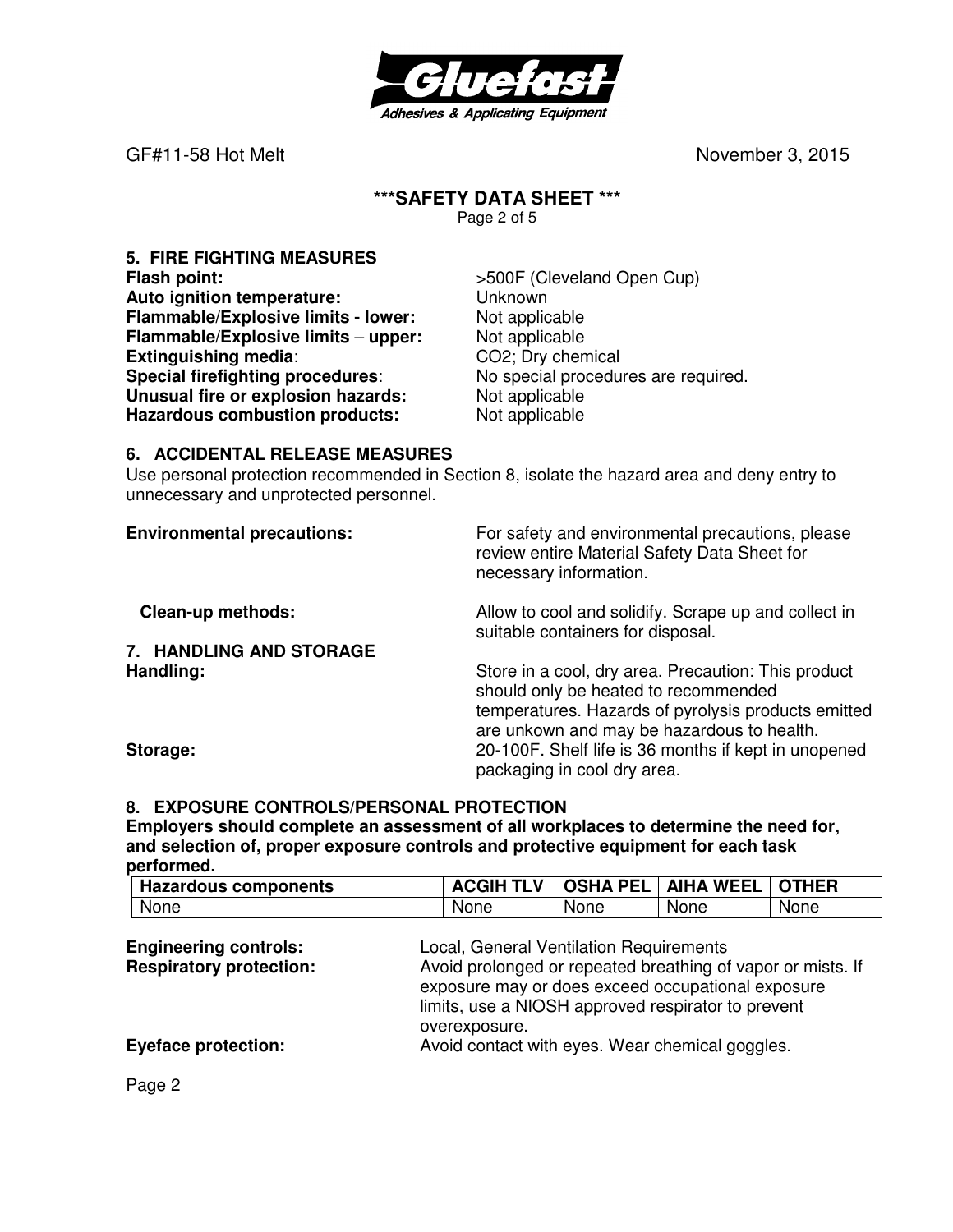

GF#11-58 Hot Melt
and Contact Contact Contact Contact Contact Contact Contact Contact Contact Contact Contact Contact Contact Contact Contact Contact Contact Contact Contact Contact Contact Contact Contact Contact Contact

# **\*\*\*SAFETY DATA SHEET \*\*\***

Page 3 of 5

**Skin protection:** Thermally resistant gloves should be worn. Employee must wear appropriate protective clothing and equipment to prevent any possibility of skin contact with this substance. Change or removal of clothing is not required unless molten adhesive has been splashed on clothing and passes through fabric.

#### **9. PHYSICAL AND CHEMICAL PROPERTIES**

| <b>Physical state:</b>                  | Solid                      |
|-----------------------------------------|----------------------------|
| Color:                                  | Straw colored              |
| Odor:                                   | Mild rosin-like            |
| <b>Odor threshold:</b>                  | Not available              |
| Ph:                                     | N/A                        |
| <b>Vapor Pressure:</b>                  | <b>NIL</b>                 |
| <b>Boiling Point/range:</b>             | >500F                      |
| <b>Melting Point/range:</b>             | Not applicable             |
| <b>Specific gravity:</b>                | 0.98                       |
| Vapor density:                          | <b>NIL</b>                 |
| <b>Flash Point:</b>                     | >500F (Cleveland Open Cup) |
| Flammable/Explosive limits - lower:     | Not applicable             |
| Flammable/Explosive limits - upper:     | Not applicable             |
| <b>Autoignition temperature:</b>        | Unknown                    |
| <b>Evaporation rate:</b>                | NIL (Water)                |
| <b>Solubility in water:</b>             | Insoluble                  |
| Partition coefficient (n-octanol/water) | Not available              |
| <b>VOC content:</b>                     | <b>NIL</b>                 |

#### **10. STABILITY AND REACTIVITY**

| Stability               | Stable                                                            |
|-------------------------|-------------------------------------------------------------------|
| Hazardous reactions:    | Will not occur.                                                   |
|                         | Hazardous decomposition products Carbon monoxide, carbon dioxide. |
|                         |                                                                   |
| Incompatible materials: | None known                                                        |
| Conditions to avoid:    | None known                                                        |

#### **11. TOXICOLOGICAL INFORMATION**

| Hazardous components NTB Carcinogen |    | <b>IARC Carcinogen</b> | <b>OSHA Carcinogen</b><br>(Specifically Regulated) |
|-------------------------------------|----|------------------------|----------------------------------------------------|
| None                                | No | No                     | No                                                 |
|                                     |    |                        |                                                    |
| Hazardous components                |    | <b>Health Effects/</b> |                                                    |
|                                     |    | <b>Target Organs</b>   |                                                    |
| None                                |    | None                   |                                                    |
|                                     |    |                        |                                                    |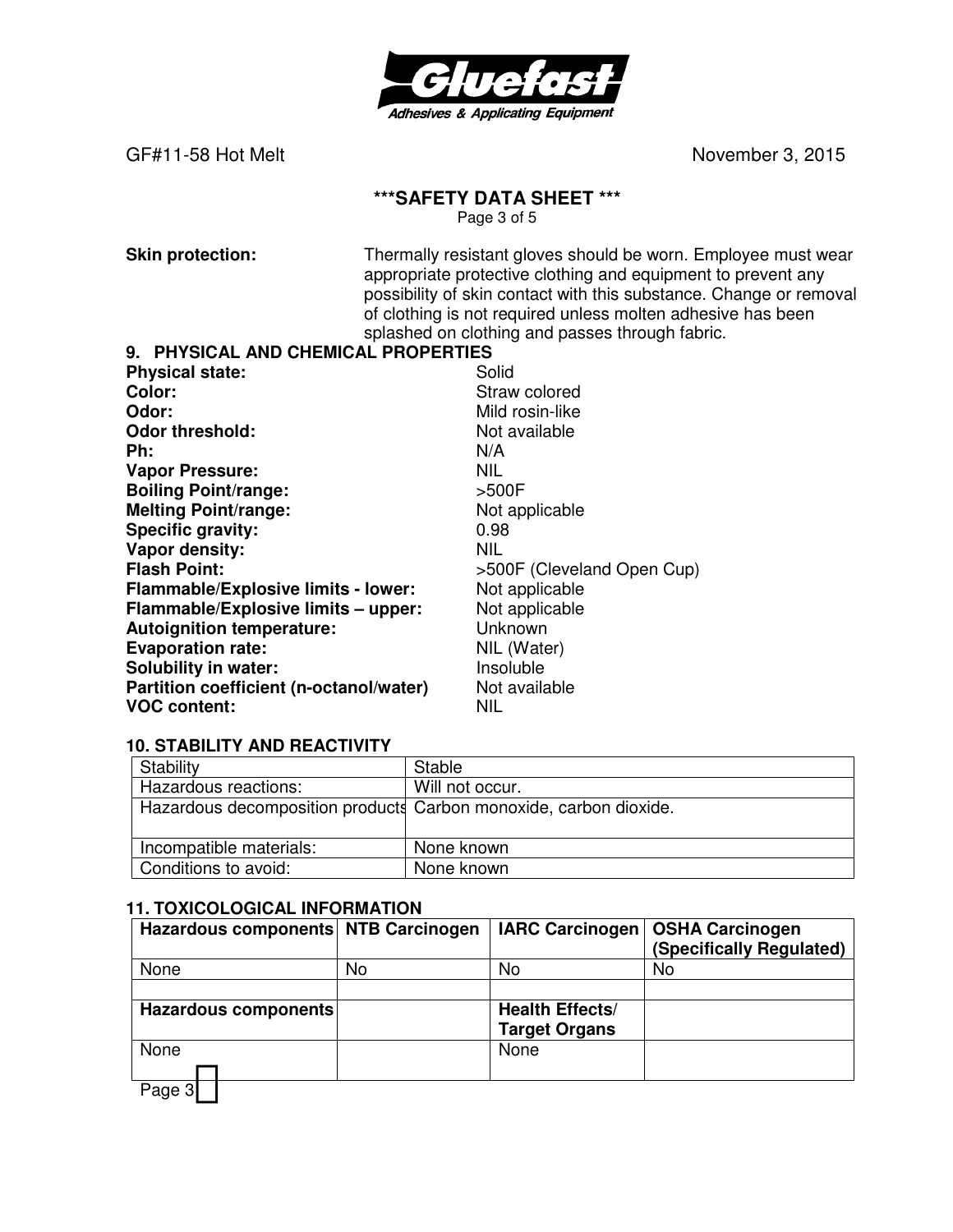

GF#11-58 Hot MeltNovember 3, 2015

## **\*\*\*SAFETY DATA SHEET \*\*\***

Page 4 of 5

## **12. ECOLOGICAL INFORMATION**

Ecological information: Not available

## **13. DISPOSAL CONSIDERATIONS**

## **Information provided is for unused product only.**

**Recommended method of disposal:** Empty containers may contain product residue; follow MSDS and label warnings even after they have been emptied

**Hazardous waste number:** None identified.

## **14. TRANSPORT INFORMATION**

U.S. Department of Transportation Ground (49 CFR)

Proper shipping name: GF11-58 Hazard class or division: None Identification number: None Packing group: 7lb box, 25lb box

Product is not regulated, non hazardous and not restricted for transport by air or water.

## INTERNATIONAL AIR TRANSPORTATION (ICAO/IATA)

| Proper shipping name:                                                            | GF11-58           |
|----------------------------------------------------------------------------------|-------------------|
| Hazard class or division:                                                        | <b>None</b>       |
| Identification number:                                                           | <b>None</b>       |
| Packing group:                                                                   | 7lb box, 25lb box |
| Product is not regulated, non hazardous and not restricted for transport by air. |                   |

#### WATER TRANSPORTATION (IMO/MDG)

| Proper shipping name:     | GF11-58                                                                                   |
|---------------------------|-------------------------------------------------------------------------------------------|
| Hazard class or division: | <b>None</b>                                                                               |
| Identification number:    | <b>None</b>                                                                               |
| Packing group:            | 7lb box, 25lb box                                                                         |
|                           | Product is not regulated, non hazardous and not restricted for transport by air or water. |

#### **15. REGULATORY INFORMATION United States Regulatory Information**

**TSCA 8 (b) Inventory Status:** All components are listed or are exempt from listing on the Toxic Substances Control Act Inventory. **TCSA 12 (b) Export Notification:** None above reporting de minimus **CERCLA/SARA Section 302 EHS:** None above reporting de minimus **CERCLA/SARA Section 311/312:** None **CERCLA/SARA 313:** None **California Proposition 65:** No California Proposition 65 listed chemicals are known to be present.